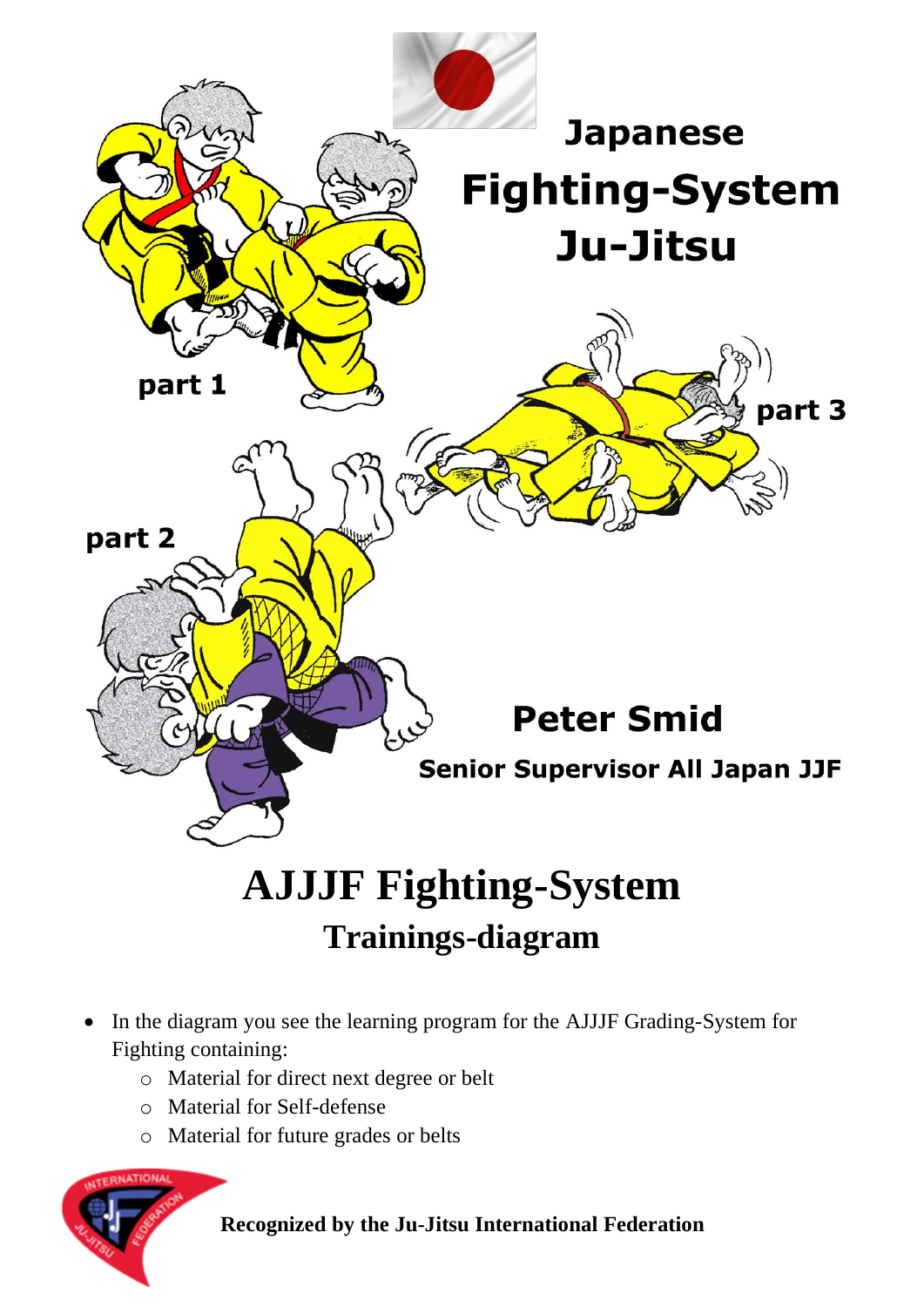| Group                                         | 5 <sup>th</sup> Kyu                  | 4th Kyu                                             | $3rd$ Kyu                                          |  |  |
|-----------------------------------------------|--------------------------------------|-----------------------------------------------------|----------------------------------------------------|--|--|
| displacement                                  | Move in different directions         | Move in different directions using 1 <sup>st</sup>  | Move in different directions using 2 <sup>nd</sup> |  |  |
| techniques                                    | Avoiding, ducking, diving            | part                                                | part                                               |  |  |
|                                               |                                      | Avoiding, ducking, diving                           | Avoiding, ducking, diving                          |  |  |
| Ukemi Waza                                    | Ukemi Waza (without partner)         | Ukemi Waza (with partner)                           | As if $4th$ Kyu                                    |  |  |
|                                               | Roll forward and backward,           | Roll forward and backward,                          |                                                    |  |  |
|                                               | <b>Strait forward</b>                | Strait forward                                      |                                                    |  |  |
|                                               | Bridge forward and backward          | Bridge forward and backward                         |                                                    |  |  |
|                                               | Side fall, left-side and right-      | Side fall, left-side and right-                     |                                                    |  |  |
|                                               | side                                 | side                                                |                                                    |  |  |
| $1st$ part                                    | Using blocks with arms and counter   | $\overline{5^{th}}$ Kyu + blocks by leg and counter | Combination of all learned blocks and              |  |  |
|                                               | (ex: Age, Soto, Uchi, Juji, Morote-  | (ex: Age, Soto, Uchi, Juji, Morote-                 | attacks (without partner)                          |  |  |
|                                               | Uke, Gedan Barai)                    | Uke, Gedan Barai, Hiza-Uke)                         |                                                    |  |  |
| $2nd$ part<br>Using grip openers on wrist and |                                      | Block embracement's from front, side                | Block and escape hip and shoulder                  |  |  |
| jacket (Straight, cross and double)           |                                      | and rear                                            | throw                                              |  |  |
| 3rd part                                      | Free yourself from Osaekomi (cross - | Free yourself from Osaekomi (top -                  | 2x Break and pass an open guard                    |  |  |
|                                               | side)                                | north-south)                                        |                                                    |  |  |
| Weapon                                        |                                      |                                                     | 2x Defending on hit with stick                     |  |  |
|                                               |                                      |                                                     | (attack: free of choice)                           |  |  |
| Atemi                                         | Mae-Geri - Front kick                | Round house punch - Haito-Uchi or                   | Side-Kick - Yoko-Geri-Kekomi                       |  |  |
|                                               | Oi-Zuki -Jab                         | Mawashi-Zuki                                        | Reverse Round house punch - Uraken                 |  |  |
|                                               | Gyaku-Zuki - Cross Jab               | Round house kick - Mawashi-Geri                     |                                                    |  |  |
| Osae Waza                                     | Osaekomi from:                       | Show 2 times, coming from                           | Show 2 times, 3 locks in movement in               |  |  |
| and control                                   | Side                                 | Osaewaza making lock or                             | part three                                         |  |  |
| Cross                                         |                                      | strangulation                                       | Show 2 times, 2 strangulations in                  |  |  |
|                                               | Top                                  | Show 2 times, from guard making                     | movement in part three                             |  |  |
|                                               | North-South                          | lock or strangulation                               |                                                    |  |  |
| Lock and                                      | Straight armbar - JuJi-Gatame        | Cross Choke – (nami, gyaku, kata)-                  | Straight leg bar - Ashi-Hisigi                     |  |  |
| strangulation                                 | Bend armbar - Ude-Garami             | JuJi-Jime                                           | Naked choke - Hadaka-Jime                          |  |  |
|                                               |                                      | Wrist-Lock - Kota-Gaeshi (twisting)                 |                                                    |  |  |
|                                               |                                      | or Kota-Hisigi (block or stretching)                |                                                    |  |  |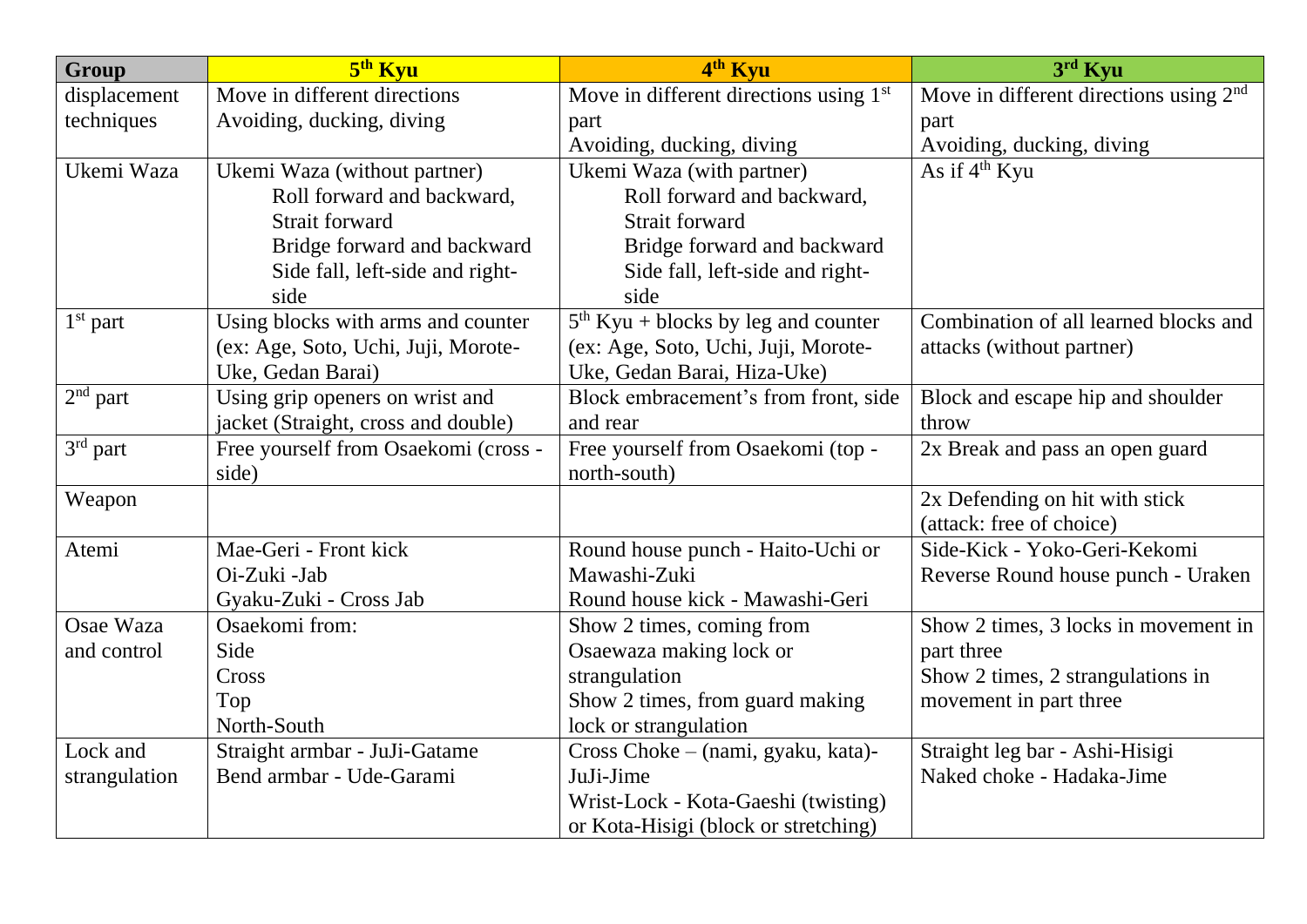| <b>Group</b><br>5 <sup>th</sup> Kyu |                                         | 4 <sup>th</sup> Kyu                  | $3rd$ Kyu                                |  |  |  |
|-------------------------------------|-----------------------------------------|--------------------------------------|------------------------------------------|--|--|--|
| Throw or take-                      | Throw by hip - Uke Goshi or O-Goshi     | Shoulder throw - Seoi-Nage           | Pick-up - Te-Guruma                      |  |  |  |
| down                                | Leg sweep outside - (O-Ko)-Soto-        | Leg sweep inside - (O-Ko)- Uchi-Gari | Hip sweep - Harai-Goshi or Uchi-<br>Mata |  |  |  |
|                                     | Gari                                    | Show one throw/takedown              |                                          |  |  |  |
| Backwards sweep - Tani-Otoshi       |                                         | backwards, one throw/takedown        | Take-down - Hikomi-gaeshi                |  |  |  |
|                                     |                                         | sideward, one throw/takedown         | Show, coming from part one:              |  |  |  |
|                                     |                                         | forward                              | 2 throws or takedowns backwards,         |  |  |  |
|                                     |                                         |                                      | 2 throws or takedowns sideward,          |  |  |  |
|                                     |                                         |                                      | 2 throws or takedowns forward            |  |  |  |
| Combination                         | Show 1 combination out of part one      | Show 5 full combinations that earns  | Show a combination of minimum 1          |  |  |  |
|                                     | into part two                           | Full-Ippon                           | strangulation with minimum 2 locks       |  |  |  |
|                                     | Show 1 combination out of part two      |                                      | in movement in part three                |  |  |  |
|                                     | into part three                         |                                      |                                          |  |  |  |
|                                     | Show controlled combinations            |                                      |                                          |  |  |  |
|                                     | between Osaewaza in part three          |                                      |                                          |  |  |  |
| Transport                           | Force opponent into the corner in $1st$ | Force opponent across the tatami in  |                                          |  |  |  |
| part                                |                                         | $2nd$ part                           |                                          |  |  |  |
| Self defense                        | Defend on free gripping attack on       | Defend on free gripping attacks on   | Defending on embracing attacks           |  |  |  |
|                                     | wrists                                  | wrists and jacket                    |                                          |  |  |  |

*The exam attacks, counterattacks and the total defends do not have to fulfill the rules of the Fighting-combat-system. All attacks, counterattacks and defends are allowed. Also, use of real attacks out of traditional self-defense are recommended.*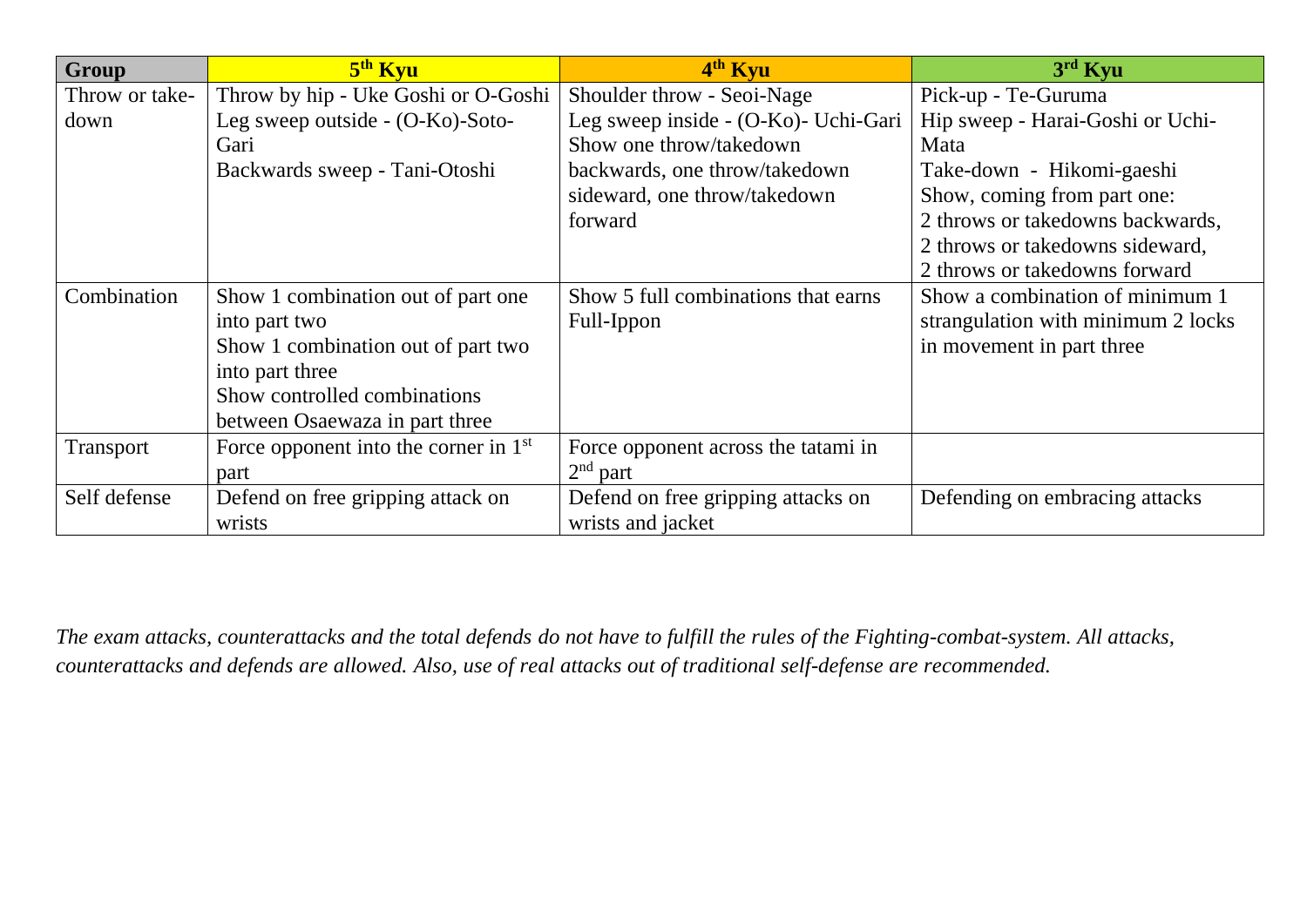| Group<br>$2nd$ Kyu |                                              | 1 <sup>st</sup> Kyu                      | $1st$ Dan                                     |  |  |  |
|--------------------|----------------------------------------------|------------------------------------------|-----------------------------------------------|--|--|--|
| displacement       | Sweep when you have the opponent             | 2x Sweep when you have the               | Own designed work that contains:<br>$\bullet$ |  |  |  |
| techniques         | in a guard $+$ control                       | opponent in a guard $+$ control          | An overall sight of<br>$\circ$                |  |  |  |
| $1st$ part         | Combination of all learned blocks            | Combination of all learned blocks        | techniques of the colored                     |  |  |  |
|                    | and attacks with attacking partner           | and attacks with attacking partner       | belts                                         |  |  |  |
|                    | using only arms                              | using arms and legs                      | Kicks, punches, blocks of<br>$\circ$          |  |  |  |
| $2nd$ part         | Show in movement in part two, two            | Show in movement in part two, three      | part one                                      |  |  |  |
|                    | times a lock and two times a                 | times a lock and three times a           | Combinations of part two in<br>$\circ$        |  |  |  |
|                    | strangulation                                | strangulation                            | several directions, including:                |  |  |  |
| $3rd$ part         | Show in movement in part three a             | Show in movement in part three a         | • Throwing techniques                         |  |  |  |
|                    | combination containing $3$ arm locks +       | combination containing 3 Osaekomi        | Takedown techniques                           |  |  |  |
|                    | $2 \text{ wrist locks} + 1 \text{ leg lock}$ | $+3$ arm locks $+2$ wrist locks $+1$ leg | Maki-Komi techniques                          |  |  |  |
|                    |                                              | lock                                     | Hikomi-Waza                                   |  |  |  |
| Weapon             | Defending on knife attack to the belly       | Defending on a crossed knife attack      | techniques                                    |  |  |  |
|                    |                                              | on head and chest (backhand,             | Takeover throws/takedowns<br>$\circ$          |  |  |  |
|                    |                                              | forehand)                                | Combinations and takeovers<br>$\bigcirc$      |  |  |  |
| Atemi              | Downwards kick - Kakato-Geri                 | Backwards Kick - Ushero-Geri             | of locks/strangulations in part               |  |  |  |
|                    | Upwards kick to belly/chest -                | Backwards round house kick -             | two                                           |  |  |  |
| Maegeri-Kekomi     |                                              | Ushero-Mawashi-Geri                      | Osae-Waza combined with                       |  |  |  |
| Osae Waza          | Sweep from turtle position ending in         | Sweep from turtle position in to a       | locks/strangulations in part                  |  |  |  |
| and control        | to a Osaekomi/choke                          | lock                                     | three                                         |  |  |  |
| Lock an            | Triangle choke by arms - Kata-Ha-            | Bend leg lock - Ashi-Garami              | Full-Ippon combinations<br>$\bigcirc$         |  |  |  |
| strangulation      | Jime                                         | Triangle lock/choke by leg -             |                                               |  |  |  |
|                    | Triangle choke by legs - Sankaku-            | Sankaku-Jime-Gatame                      |                                               |  |  |  |
|                    | Jime                                         |                                          |                                               |  |  |  |
|                    |                                              |                                          |                                               |  |  |  |
| Throw or take-     | One-legged take-down                         | Body-throw by head - Kubi-Nage           |                                               |  |  |  |
| down               | Two-legged take-down - Morote-Gari           | (double) Leg sweep - (Okuri) (De) -      |                                               |  |  |  |
|                    | Sacrifice throw - Soutemi-Waza               | Ashi-Barai                               |                                               |  |  |  |
|                    | (ex: Tomoe-Nage, Yoko-Tomoe, Ko-             |                                          |                                               |  |  |  |
|                    | Uchi-Gari-Maki-Komi)                         |                                          |                                               |  |  |  |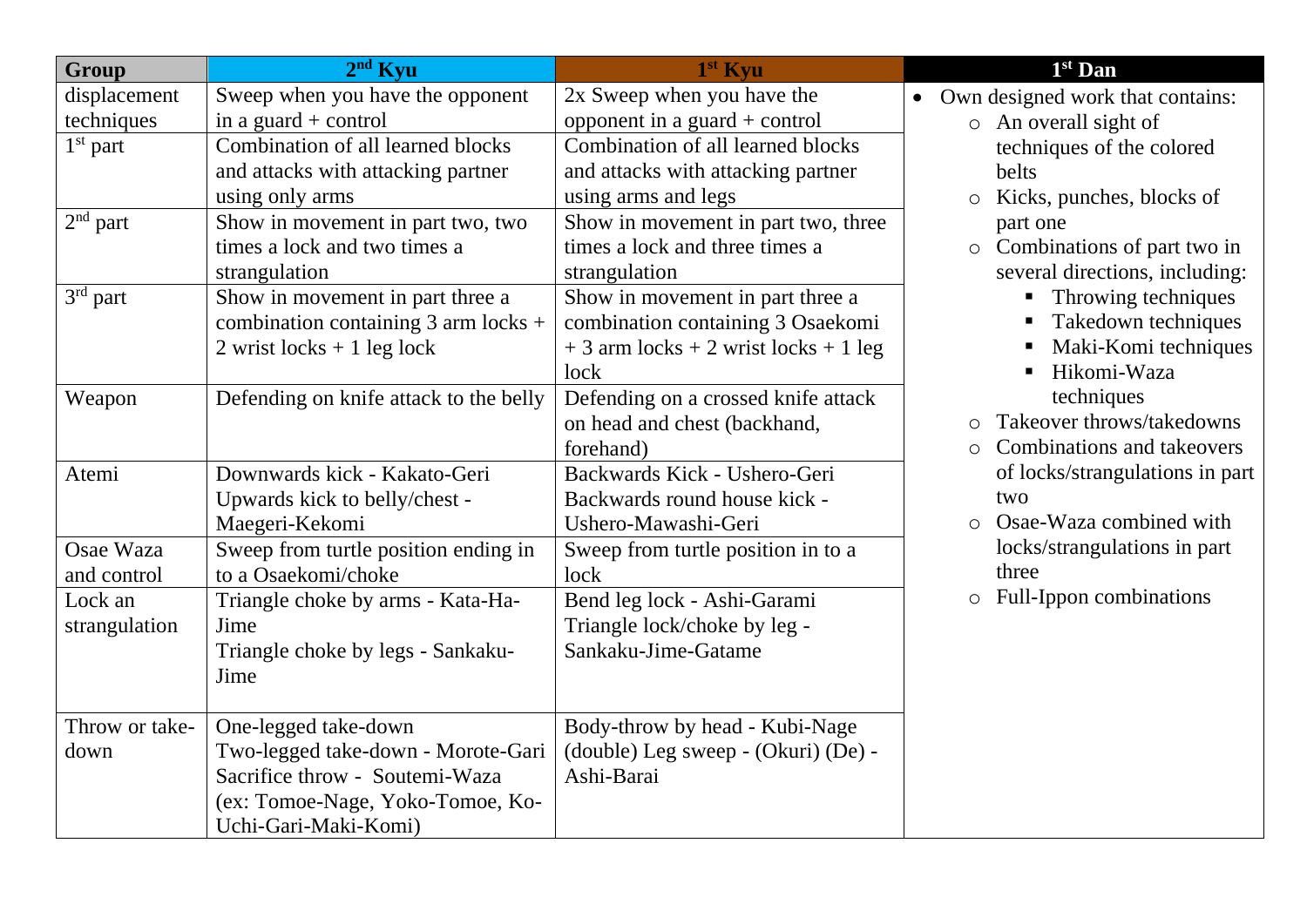| Group                   | $2nd$ Kyu                                                                                                                                                                                  | $1st$ Kyu                                                                                                                                                                                                                                                                                                                                                      | $1st$ Dan                                                                                                                                                                                                                                                                                                   |  |
|-------------------------|--------------------------------------------------------------------------------------------------------------------------------------------------------------------------------------------|----------------------------------------------------------------------------------------------------------------------------------------------------------------------------------------------------------------------------------------------------------------------------------------------------------------------------------------------------------------|-------------------------------------------------------------------------------------------------------------------------------------------------------------------------------------------------------------------------------------------------------------------------------------------------------------|--|
| Combination<br>Overtake | Show, 5 times a combination between<br>two throws/takedowns with a follow-<br>up in part three<br>Show 5 full combinations that earns<br>Full-Ippon and ends with lock or<br>strangulation | Show, coming from part one, 5 times<br>a combination between two<br>throws/takedowns with a follow-up in<br>part three. Use different directions *1<br>Show in part three, coming from part<br>two, 3 times a combination between<br>lock and strangulation or<br>strangulation and lock<br>Show, 5 times a overtake of a<br>throw/takedown in part two with a | After the own work, to complete<br>the view of the examiner-<br>commission, the examiner-sensei<br>can ask for<br>Additional techniques and<br>$\circ$<br>combinations<br>Theoretical issues that has to<br>$\bigcap$<br>do with Fighting-System in<br>general<br>Theoretical issues that has to<br>$\circ$ |  |
|                         |                                                                                                                                                                                            | follow-up in part three $*^2$<br>Show, 2 times a overtake of a<br>(attempted) lock or strangulation in<br>part two $*^2$<br>Show 3 times a overtake off a<br>(attempted) lock and or a (attempted)<br>strangulation, ending with lock or<br>strangulation in part three $*^2$                                                                                  | do with rules in Fighting-<br>System in the view of a<br>referee                                                                                                                                                                                                                                            |  |
| Self defense            | 3x Free defense on stick attack<br>(attack: straight, backhand, forehand)                                                                                                                  | 3x Free defense on knife attacks<br>(attack: straight belly/head, backhand,<br>forehand)                                                                                                                                                                                                                                                                       | Defend on free gripping attacks on<br>wrists and jacket $+$ embracing attacks<br>+ Weapons attacks.<br>Only one attacker at the time.                                                                                                                                                                       |  |

\* 1 *first show the first technique completely. 2nd time show the combination with the escape / block from your partner*

*\* 2 first your partner shows the first technique completely. The 2nd time you take over that technique*

*The exam attacks, counterattacks and the total defends do not have to fulfill the rules of the Fighting-combat-system. All attacks, counterattacks and defends are allowed. Also, use of real attacks out of traditional self-defense are recommended.*

*It is highly recommended to use 2 partners during the practical black-belt-exams, to dispose freely for the candidate*